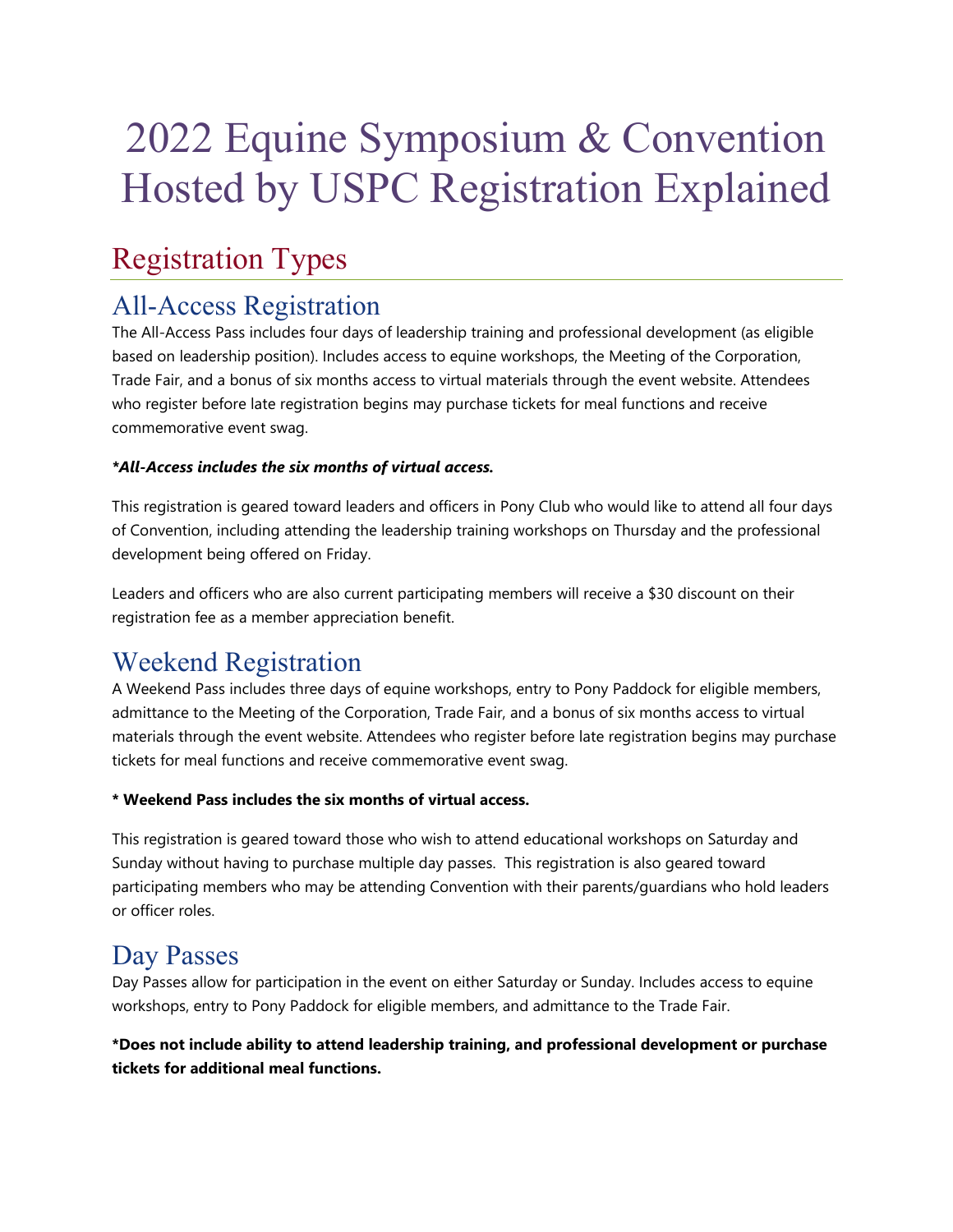### Virtual Pass

Virtual Passes allow attendees to engage with USPC leaders and members from across the United States from the comfort of home. Registrants receive online access to select live-streamed sessions from Convention, on-demand sessions, and much more! Includes six months of extended access to online materials after the event.

#### **\*All-Access and Weekend Pass registration includes the six months of virtual access.**

Those who purchase an All-Access or Weekend Pass **DO NOT** need to purchase a Virtual Pass in addition; their registrations already grant access to all virtual materials.

# Registration Process – USPC Members

To access the registration pages/options for the 2022 Equine Symposium & Convention, individuals with a USPC account will need to be logged into the website to receive correct pricing.

Once logged in, the link to 'REGISTRATION' for Convention is located on the individual's profile.

**Special Events:** Equine Symposium & Convention - REGISTRATION Championships **Festival - Championships - Education** 

Clicking this link anytime it is available will take the individual to their Equine Symposium & Convention registrations for the current Convention year.

From the individual's registration page, they will choose from 'Register Self', 'Register Family', or 'Register Others'.

#### **Register Self**

Use this option to register yourself for the Equine Symposium and Convention.

*\*Individuals cannot register another club/region officer or center leader from their own profile. They will need to log in to register themselves.*

#### **Register Family**

Use this option to register anyone in your family, provided they are in the USPC database, for the Equine Symposium and Convention.

*\*Family typically consists of an individual's youth members (children) or a spouse.*

#### **Register Others**

Use this option to register anyone who wishes to attend the Equine Symposium and Convention who is neither related to you nor otherwise associated with USPC.